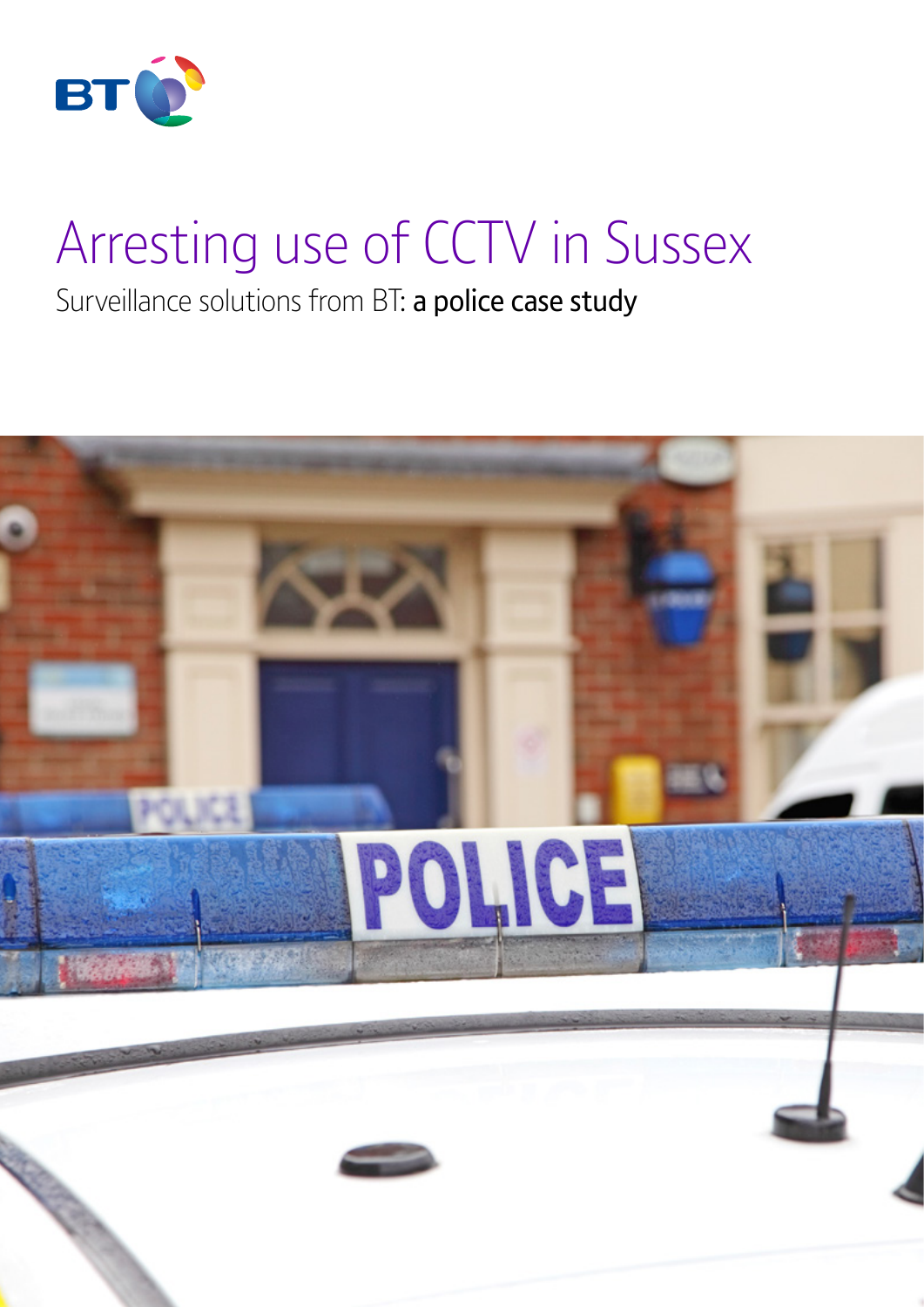### Keeping a close eye on Sussex

For Sussex Police and its partners, CCTV is about keeping people safe, preventing and detecting crime. Used intelligently, it can also help secure early convictions, cut down court time, and, as Sussex Police has proved, save money.



### **Guilty of multiple surveillance offences**

There was a time, not so long ago, when Sussex had nine different CCTV systems run from nine control rooms using different types of video management systems.

And none of it worked together.

Because the systems had grown organically (as Sussex Police added new elements as they were needed), there was quite a bit of duplication across the whole area.

If an officer needed to see video captured by different systems, they would have to get on the road and drive to each control room. With around 500 CCTV cameras in the county, covering 30 towns and villages including Brighton, Hove, Lewes, Eastbourne, Hastings, Bognor, Chichester, Crawley, Horsham, and Haywards Heath, it's plain to see that the miles could soon stack up.

Keenly aware that all this driving around was swallowing up their officers' valuable time, Sussex Police reassessed its CCTV system in the light of new technology. It realised that not only could it reduce the time and money that officers were spending chasing video evidence, but technological advances could also help it reduce the overall costs of their CCTV service.

### **Tying up the Lewes ends**

Public space CCTV in Sussex falls under the joint responsibility of the police and various local authorities across the county. While the Local Authorities own and maintain the cameras, Sussex Police own, maintain, and operate the control rooms where they monitor the cameras.

Running the CCTV system as a partnership means all parties are able to get far more from it than if they were acting alone. But for Sussex to make the most of the opportunities, it was essential to streamline a system made cumbersome by historical ad hoc purchasing decisions.

So we helped Sussex Police consolidate the nine control rooms into a single control room in Lewes. Because we've connected every single public space CCTV camera on their patch to the new network, officers can now access any camera in the county from that single control room or any other Sussex Police location.

Before, they had to drive round all nine sites to gather video evidence. This was running up 180,000 miles a year. Not only was this a strain on valuable police time, it was also draining the fuel and vehicle maintenance budgets.

#### **At your managed service**

As with all of our customers, we didn't just deliver a cutting edge CCTV system, we delivered an on-going managed service. Sussex Police is confident that its system won't let its officers down: we use remote diagnostics to continually monitor its performance, spotting and sorting potential problems before they cause an issue.

And we back that up with Service Level Agreements guaranteeing protection every hour of the day and night, 365 days a year.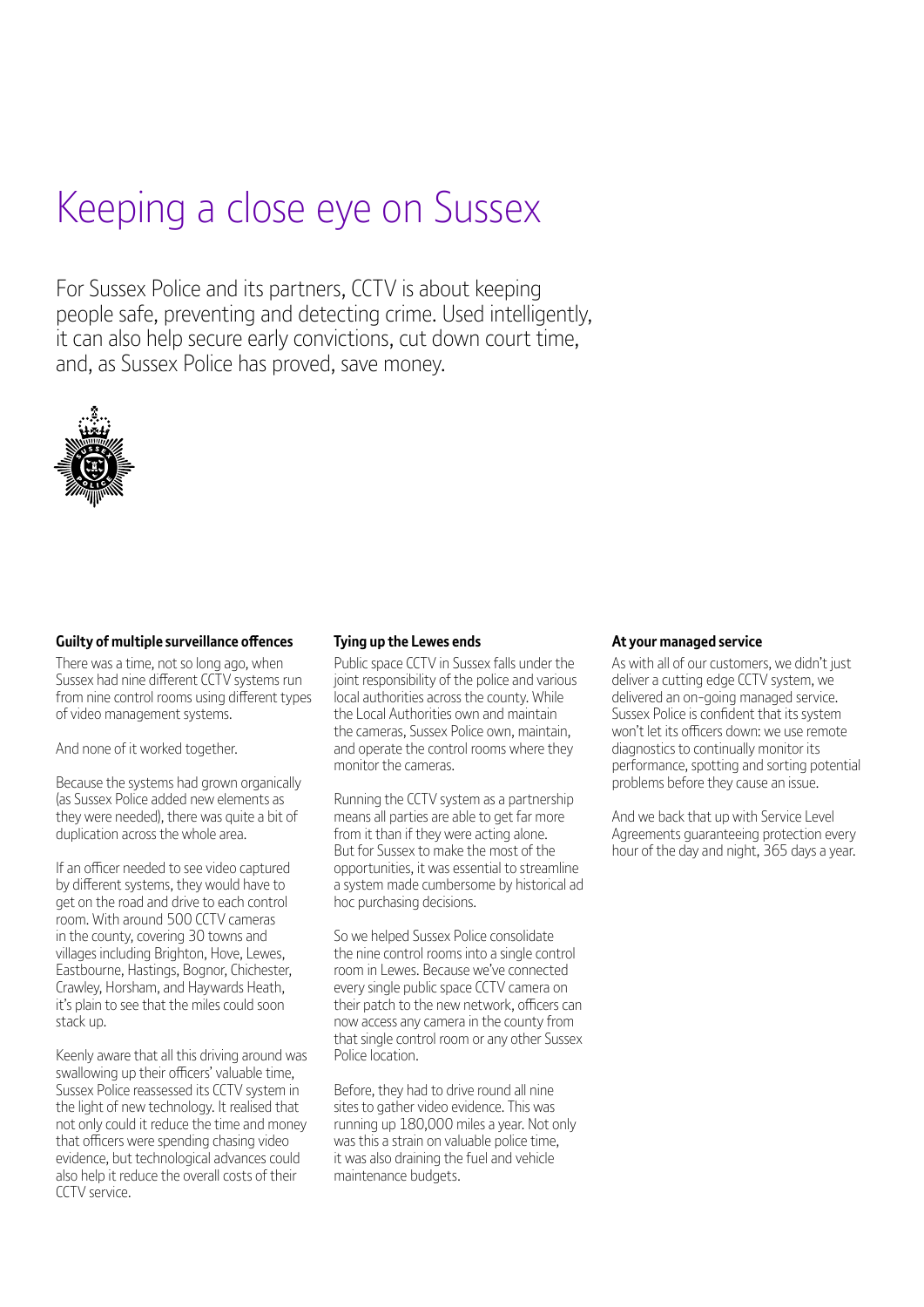

### Putting surveillance in the dock

High-quality CCTV evidence is persuasive, both in and out of the courtroom. Compelling video evidence plays a part in the Crown Prosecution Service deciding to send a case to court in the first place. And juries find clear, high-definition video footage hard to ignore.

Furthermore, by developing an extensive CCTV network linking cameras to custody centres, officers are able to use video evidence from the onset of an investigation.

With HD-quality video imaging catching criminals in the act, even in low-light, suspects are increasingly admitting guilt at an early stage.

Sussex Police is making the most of this development by locating CCTV playback facilities in its custody suites. It's part of a project backed by the Chief Constable and the Police and Crime Commissioner. By showing the suspect the playback in the interview room, the force is securing swift guilty pleas, whisking the case away from a time-consuming tussle in court.

And there's a welcome knock-on effect from an early admission: Sussex Police don't have to remand so many people in cells overnight, freeing up space, resources, and police time.

That equates to a saving of over £1000 per case.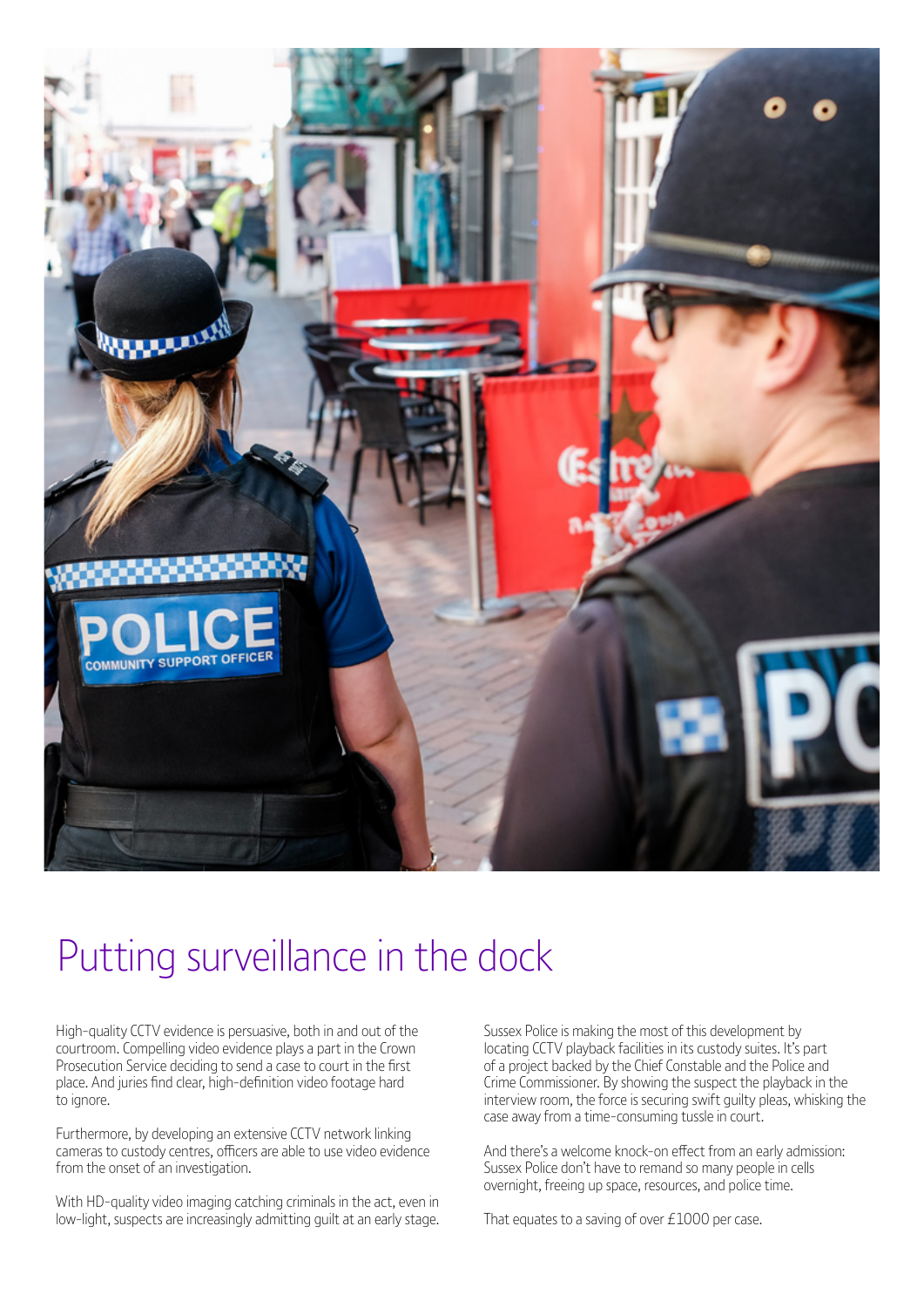### Cop a load of this: how Sussex Police use CCTV monitoring

### **Safe parking after dark**

Sussex Police has responded to concerns about safety at night by improving CCTV facilities around car parks. Monitoring round the clock is now more effective thanks to developments in camera technology.

As local authorities across the country move from sodium street lighting to LED, older cameras are struggling to see at night.

Although great for energy consumption, LED produces lower light which causes older cameras to default to black and white, with grainy, low-definition images that are just too noisy to have any value. But the new wave of digital HD cameras can capture high-quality colour images in very low light conditions, perfect for keeping an eye on streets and car parks in the small hours.

### **Helicopter view**

Sussex Police has also integrated aerial monitoring into the system, using helicopters to follow events on the ground with cameras that transmit real-time video back to the Command and Control in Lewes Police HQ (which controllers can share instantly with officers following events on the ground).

### **Ready for more digital technology**

Police forces across the UK rely on our realtime CCTV services to fight crime at all levels, whether it's using real-time CCTV to catch offenders in the act or as a prime source of evidence when mounting an investigation.

As its CCTV platform is now fully digital, Sussex Police can easily integrate mobile and smart technologies like Body Worn Video and services from our Mobile Surveillance portfolio, which live stream secure CCTV images directly from smartphone screens back to the control room.

We regularly review plans with Sussex Police, looking at how we can build mobility solutions into the current CCTV platform. It all makes for even more efficient and effective policing on the ground.

Sussex Police has started to use our rapidly re-deployable and portable Wi-Fi and 3/4G-enabled Minicams, too. These are particularly useful for covering one-off or short-term public order situations and events. Sussex Police has Brighton on its patch, which has long been a magnet for large-scale conferences and exhibitions, all of which need some level of public CCTV coverage.

### **Virtual assistance**

Sometimes, Sussex Police might need live video coverage for more subtle reasons than chasing villains more effectively. For instance, if it's dealing with an incident playing out in Chichester that demands the unique insight and skills of a senior officer who's in Hastings, it can link that officer up with the video service so they're able to contribute virtual expertise that might otherwise be out of reach.

### **Bin there, done that**

The video streams from local authority cameras aren't just useful for Sussex Police. The local authorities themselves get to see the bigger picture, giving them the insight they need to improve civil amenity services, like bin collections and green space maintenance. From the control centre, some local authorities use the digital CCTV system for traffic enforcement, too.

The system is helping Brighton & Hove City Council not only to provide services more efficiently, but is playing a part in off-setting costs and generating revenues.

### Surveillance solutions from BT

If you want to know more about our surveillance solutions, take a look at one of our dedicated brochures:

- **1.** There's more to surveillance than meets the eye: an introduction to surveillance solutions.
- **2.** Safety and security in motion: surveillance and public transport.
- **3.** Stop crime in its tracks, secure convictions in court: surveillance and the police.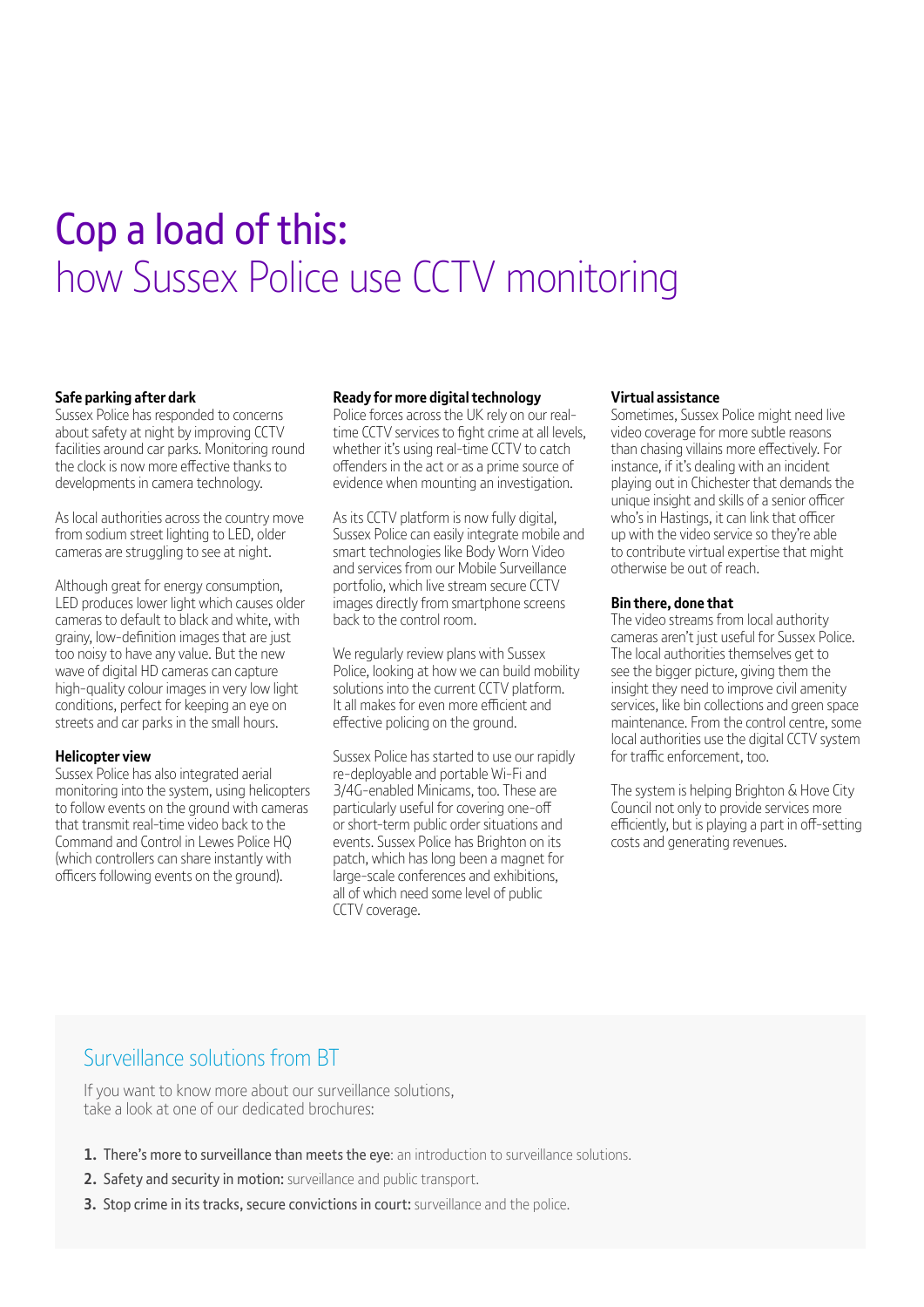

### Why police forces want to work with us

### **We're a surveillance solution consultancy**

We work with over 1,800 public sector customers. We're present in over 80% of the UK's public authority control rooms. We connect over 44,000 CCTV/video channels to control rooms. Our networks carry over half a million images a second – that's 43 billion a day. Every day. Trust us, we know what we're doing.

And what do we do? Everything.

#### **Design**

We don't sell you an off-the-shelf solution. We'll work with you to figure out how we can help you meet your challenges. And we'll also come up with some ideas that you may not have thought of.

#### **Supply**

We know which technology you need, whether it's for community safety, traffic management, or environmental monitoring. Whatever you need, we've got the partnerships to deliver it.

### **Project management**

Unlike our competitors, we'll have our hands on every aspect of your surveillance solution: the cameras and peripherals, the control technology, and the networks. We'll project manage the complete installation. And we won't hand it over until we've tested every component and you're satisfied that everything is tip-top.

### **Training**

We'll train your people on how to use everything: cameras, apps, networking, control room software. The whole caboodle.

#### **In-life support**

We don't just walk away when we've installed the system and shown you how to use it. We'll manage the system for you, making sure that you're always getting optimum performance.

### **Helpdesk**

From time to time, things may go wrong or you may need help doing something. Whenever you need support, we'll be there. Just call our free 24-hour helpdesk and we'll help you out.

### **Share the infrastructure, shrink the costs**

We're now helping local authorities across the country share control room services with other authorities, reducing costs while maintaining service quality.

#### **Framework agreements**

Procurement is simple and cost-effective with our services being part of the Crown Commercial Services framework agreements.